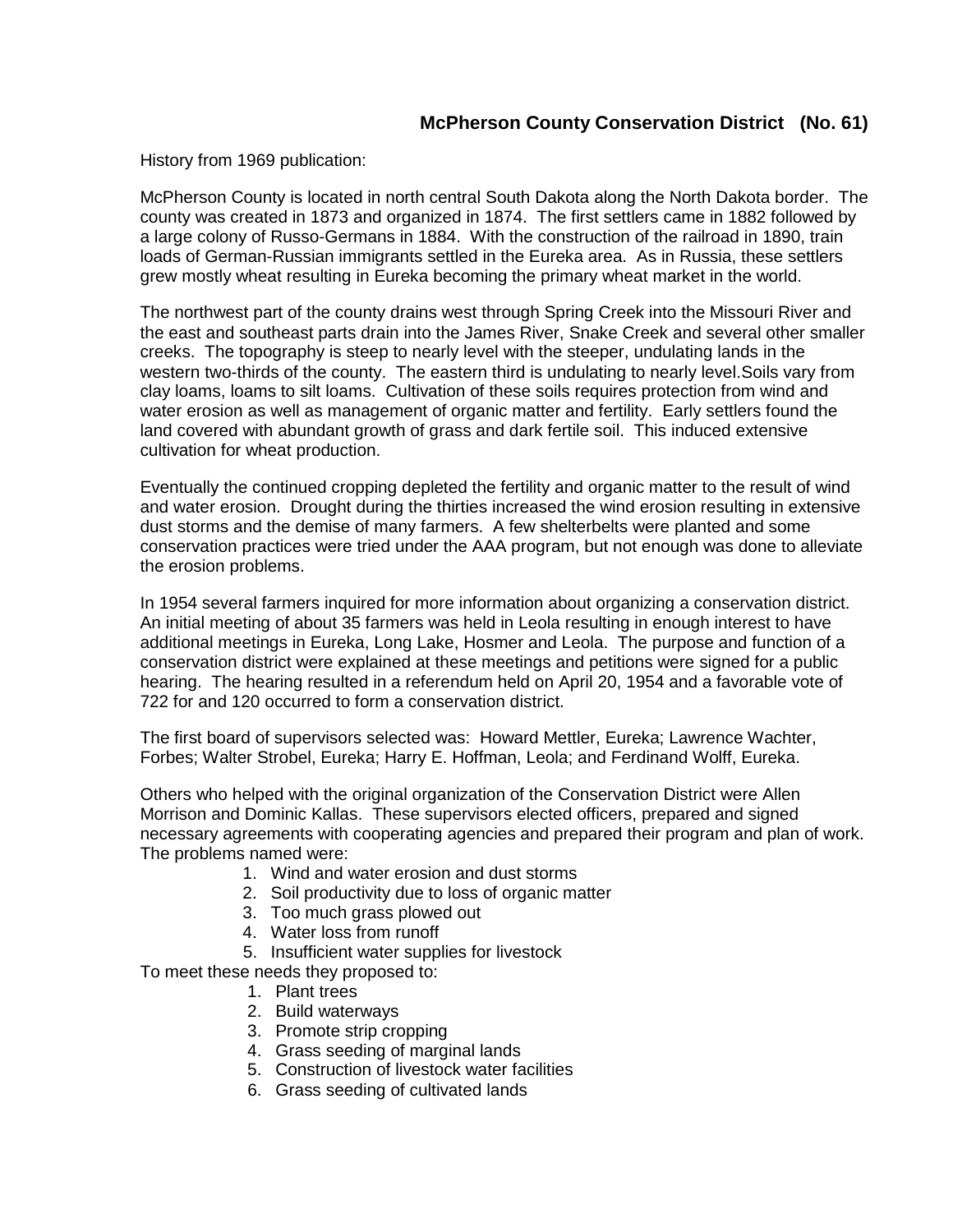Updated information provided in 2012:

The first years in the life of the Conservation District emphasis was primarily on the stated priorities of tree planting, grass seeding and land management practices. The Conservation District acquired a tree planter, scalp planter and a Nesbitt grass drill to accommodate the needs of the county farmers at a reasonable service charge. This service provided the financial needs for operation of the Conservation District.

Through the development of the Conservation District long range plan, it became evident that the Conservation District program needed to expand its goals. As a result of the review of the plans and the annual work plan the Conservation District board included educational projects and cooperation with additional governmental agencies and neighboring conservation districts.

One such project was the support and promotion of a countywide soil survey conducted by the Soil Conservation Service. Information on the needs and benefits of the survey were conveyed to the county farm operators and clerical assistance to Soil Conservation Service staff was provided. Additional services offered to farmers by the Conservation District were tree cultivation, chemical weed control in tree plantings, livestock water development (dugouts), and pasture and rangeland management through promotion of cross-fencing and pasture rotation.

Some other educational programs initiated in the 70's included: soil stewardship materials distributed to county churches, conservation and range camps for high schools, conservation speech contest conducted through the county high schools, poster contests in the elementary schools, and the GSDA contest for outstanding conservation farmers. The Conservation District GSDA winner received an expense paid trip and a short course co-sponsored by South Dakota State University in Brookings.

With the ever expanding programs the Conservation District Board realized the need for more information and communication with the State Association of Conservation Districts (SDACD) and the National Association of Conservation Districts (NACD). Attendance at the State and National meetings was encouraged. For several years all Board members attended Area and State Convention meetings. This participation provided the opportunity for McPherson supervisors and Auxiliary members to be elected as SDACD and NACD Boards and Officers. In 1979 Supervisor Robert Gab was elected to the SDACD Board and then elected Vice President and John Weisser took his place on the State Board.

The Conservation District Auxiliary also took on State level leadership positions as Mary Gab served first as Auxiliary Secretary/Treasurer, then Vice President and President. Fellow McPherson Auxiliary member Delores Rath served as Auxiliary Treasurer, Cheryl Jahraus was Auxiliary Historian and Ella Weisser also served as State Historian and Scrapbook chairperson. Wilma Haupt. They were also leaders in Auxiliary fund raising projects.

As State Auxiliary President Mary Gab and Perkins Auxiliary member, Nora Anderson developed the Sammy Soil Saver puppet project with the assistance of State Conservationist Bob Swenson as an education tool used throughout the State. The Ag in the Classroom project also grew in South Dakota as Mary and Nora created "The Little Red Barn" packed with ag resource teaching materials for the classroom.

The McPherson Conservation District applied for and received a grant from the State Conservation Commission to conduct "Teacher In-Service" training programs statewide. This multi-year project conducted by Mary and Robert Gab exposed 1440 teachers and 30,000 students to agriculture and conservation.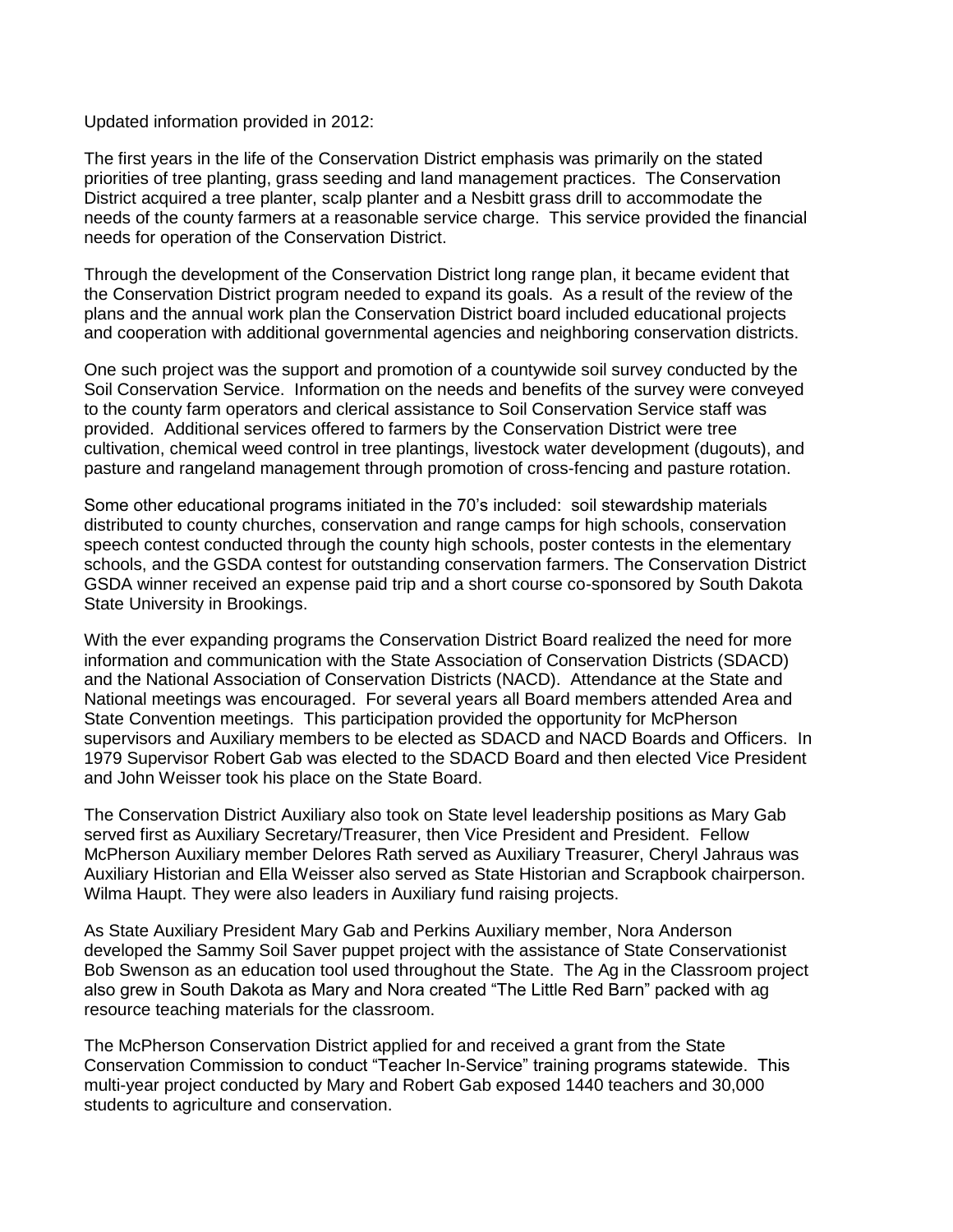In 1987, Mary Gab was elected Secretary/ Treasurer of the National Auxiliary for a 3 year term, in 1990 she was elected National Auxiliary Vice President and in 1993 she was elected President. A project of the National Auxiliary during her tenure as President was the compilation and sale of a cookbook which proved to be highly successful.

In the 80's, the Conservation District also become more involved in operations outside the county boundaries such as the Mina Lake Assessment and Development Project. This project involved McPherson, Edmunds and Brown Conservation District along with State and Federal Agencies with McPherson being the lead sponsor. The Conservation District hired a coordinator for the project and was responsible for collecting water samples and conducting of the project. Another multi-district project was the promotion of no-till and several educational meetings were held in the Conservation District and neighboring counties featuring panel discussions and slide presentations.

Tree planting and grass seeding continued as popular conservation practices as 143 acres of trees were planted and 12,426 acres of grass were seeded in1989. Additional equipment was purchased including a "Weed Badger" to enhance the service to producers in care of shelterbelts. Living snow fence plantings were promoted to reduce the problem of snow blocked roads in the winter. Increased assistance to producers was provided by hiring 2 fulltime and as many as 8 seasonal workers. A leased building and land was purchased which enabled the Conservation District to install a tree cooler room which greatly improved tree care.

Educational tours in the Conservation District created great interest and so in addition to the annual GSDA tour the Conservation District sponsored a grass species identification tour on the range of the Natures Conservancy land west of Leola The State Society of Rangeland Association held their State tour on the Robert Gab farm, who had been chosen Rangeman of the Year in 1984. McPherson Conservation District also receive first place in the State Goodyear contest in 1985. Cooperator Richard Jasmer and Supervisor John Weisser received a trip to Scottsdale, Arizona and a tour of the Goodyear Farms. The Conservation District had received the runner-up award the previous year. In 1986 the Conservation District moved to its present USDA Service Center location with office space provided through an agreement with NRCS and USDA.

In 1981, Supervisor Robert Gab was elected President of the State Association of Conservation Districts and with the support of State Conservationist Bob Swenson the Association Endowment Fund program was renewed. The goal and purpose was to raise enough funds to alleviate the need for continued rise of conservation district dues to the Association for its operation. The fund is an ongoing program to this day. Robert was also a member of the committees establishing the Conservation District Bookkeeping Guide and the State Association Employee's handbook.

In 1987, McPherson Conservation District was honored to have its first member elected to the National Association of Conservation District Board of Directors. Robert served on this Board for six years and was Chairman of the National District Operations Committee. During his tenure as Chairman, the National Association of Conservation District Employees was organized under the guidance of the District Operations Committee. He also served on the NACD Resolutions Committee and the NACD Great Plains Committee.

In the 90's, the introduction of the fabric weed barrier eliminated part of the labor of tree cultivation and has become one of the most used practices to date with near to semi-loads of fabric used some years. The Conservation District purchased another no-till drill in 1998, an experimental tree plot was planted, two tree spades were purchased for use of replanting in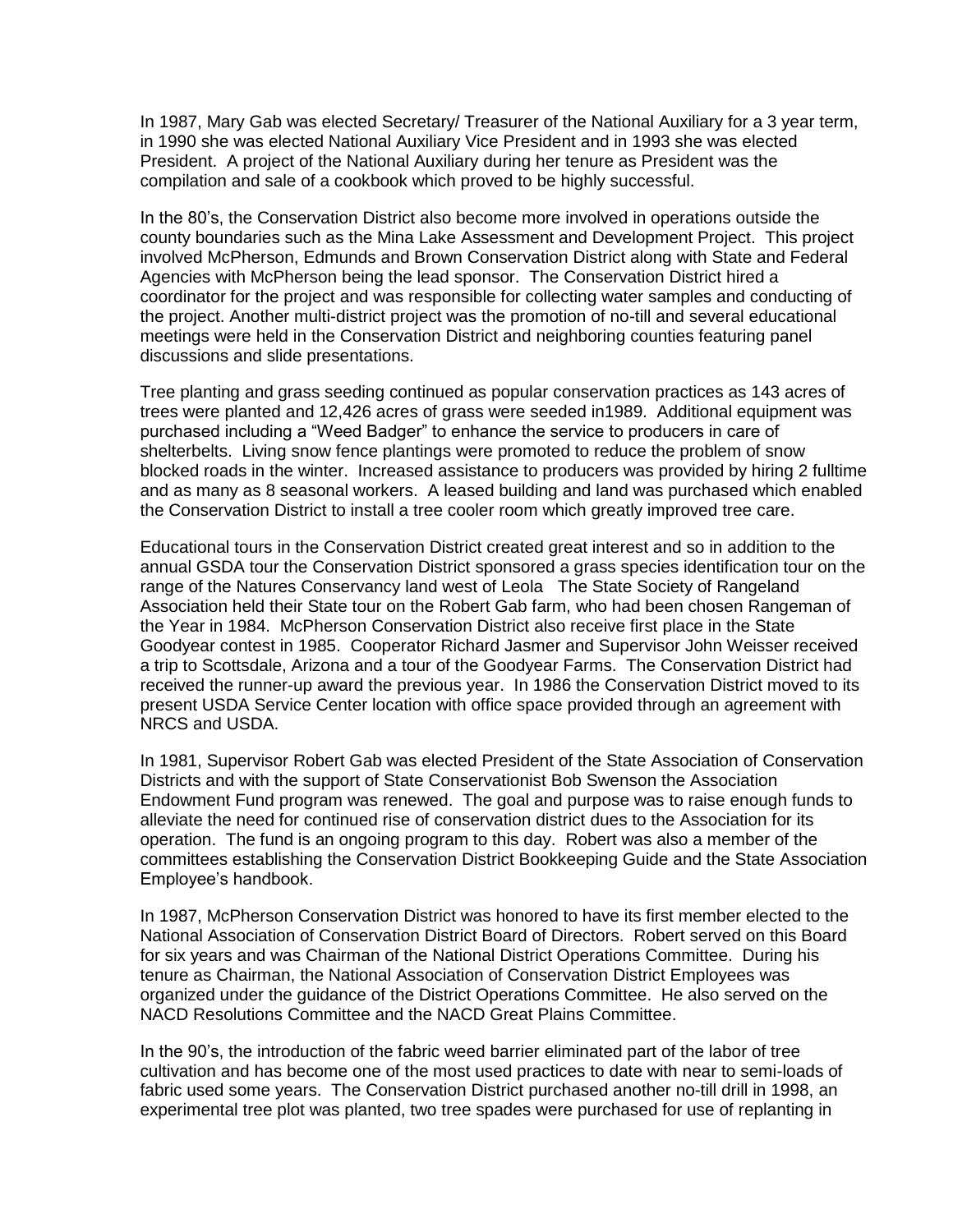shelterbelts and a composting kit was purchased for use by anyone interested in composting. Another very successful program was the "dam-dugout" practice sponsored by the USFWS for water development benefiting livestock and wildlife. The McPherson Conservation District was the first Conservation District in the State to participate in this program. The supervisors also participated in training Board members of their responsibilities by use of the training modules supplied by the Association.

McPherson, Edmunds and Faulk Conservation Districts initiated the organization of the Dakota Central Organization in 1992 for the purpose of addressing common conservation concerns in the three county areas. Several projects have resulted through effort, the most notable being the Upper Snake Creek Watershed Project. Over the years the Association has expanded to include four additional counties of Beadle, Hand, Spink and Brown. A Weed Control Project and the Faulkton Dam Restoration Project are additional accomplishments.

In 2006, the Conservation District erected a new tree cooler and storage building. This will improve the quality of the trees in storage prior to planting which in turn will improve the survival of trees and help maintain tree plantings in the county. Since the beginning of the living snow fence program in 1986 the Conservation District has planted 43 miles of living snow fence.

The annual awards dinner features the recognition of accomplishments of the Conservation District, its Supervisors and individual operators. In 1991 John Weisser received the State Outstanding Supervisor Award. This was the second such honor for McPherson Conservation District as Robert Gab had won that award in 1983. The second Goodyear Award for McPherson was won in 1993 and Gordon and Delores Rath enjoyed their trip to Scottsdale, Arizona. The Conservation District celebrated their 50<sup>th</sup> Anniversary at the annual awards dinner in 2004 with a special banquet and program with over 70 people in attendance.

Another honor for the Conservation District occurred when Robert Gab was appointed to the State Conservation Commission by Governor George S. Mickelson in 1991. He was reappointed by succeeding terms until his retirement in 2008. He served as Chairman from 2001-2008 and Governor Michael Rounds proclaimed January 8, 2009 as Robert Gab Day in South Dakota for his dedicated work to conservation.

The 2011 Conservation District Long Range Plan lists as its goals as: conservation planning; promote erosion control and enhance water quality and quantity; proper management of rangeland, hay land, and pastureland; proper management of wildlife and development of wildlife habitat; and promote educational projects.

Conservation Projects the Conservation District is currently involved in are: tree planting; grass seeding; weed control by using fabric; chemical and/or cultivation; water management and development; range and pasture management; livestock waste development; cropland erosion practices; cover crop program; Soil Stewardship program; Arbor Day program; poster contest; speech contest; Soil and Moisture Clinic; range and wildlife camp; leadership conference; State and National Awards; State and National meetings; and partnership in Big Sioux Nursery.

Former District Conservationists were: Merle Shelbourne, Alton Taylor, Jim Rezar, John Price, Chuck Logan, George Liebel, Wayne McDaniels, Ralph Stensland, Wayne Vander Vorste, Yvonne Haefner, Kevin Kehrwald, and Bruce Healy. The current District Conservationists is: Neil Schaar.

Former NRCS technical staff were: Clint Blumhardt, Jim Schaffer, Sylvia Regnier, Mike Wolf, Della Schaffner, Cheryl Schaar, Jim Hilgemann, Wayne Nesby County Agent, and Patrick